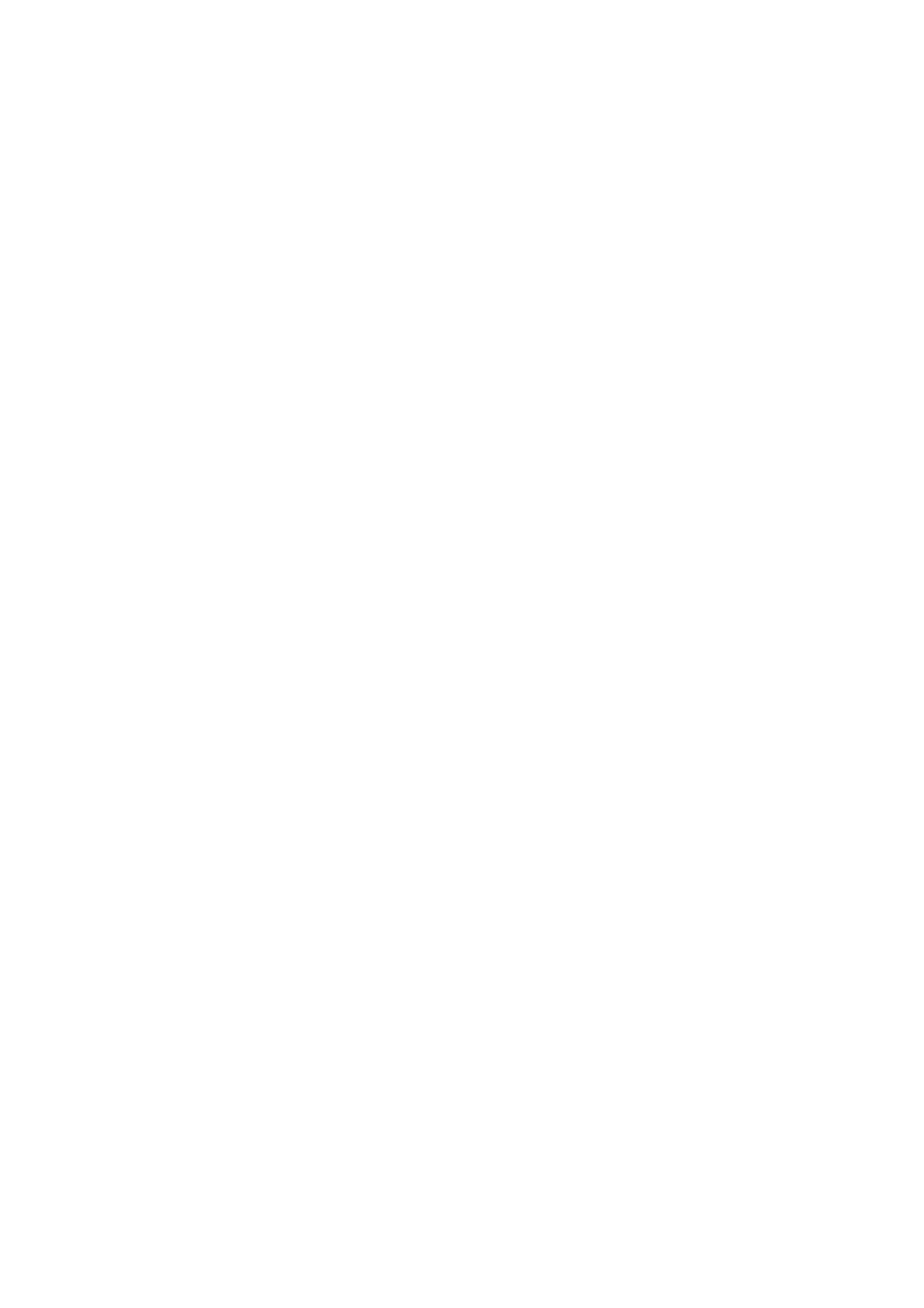## **Executive summary**

Cudby Contracting Limited operates a quarry located at Whenuku Road in the Waingongoro catchment. This report for the period July 2011-June 2013 describes the monitoring programme implemented by the Taranaki Regional Council to assess the Company's environmental performance during the period under review, and the results and environmental effects of the Company's activities.

The Company holds one resource consent, which includes 10 conditions setting out the requirements that the Company must satisfy. The Company holds resource consent 7845-1 to discharge stormwater to land from quarry activities.

The Council's monitoring programme for the period under review included four site inspections.

The monitoring showed that the Company demonstrated a high level of environmental performance and compliance with the resource consents.

This report includes recommendations for the 2013-2015 monitoring period.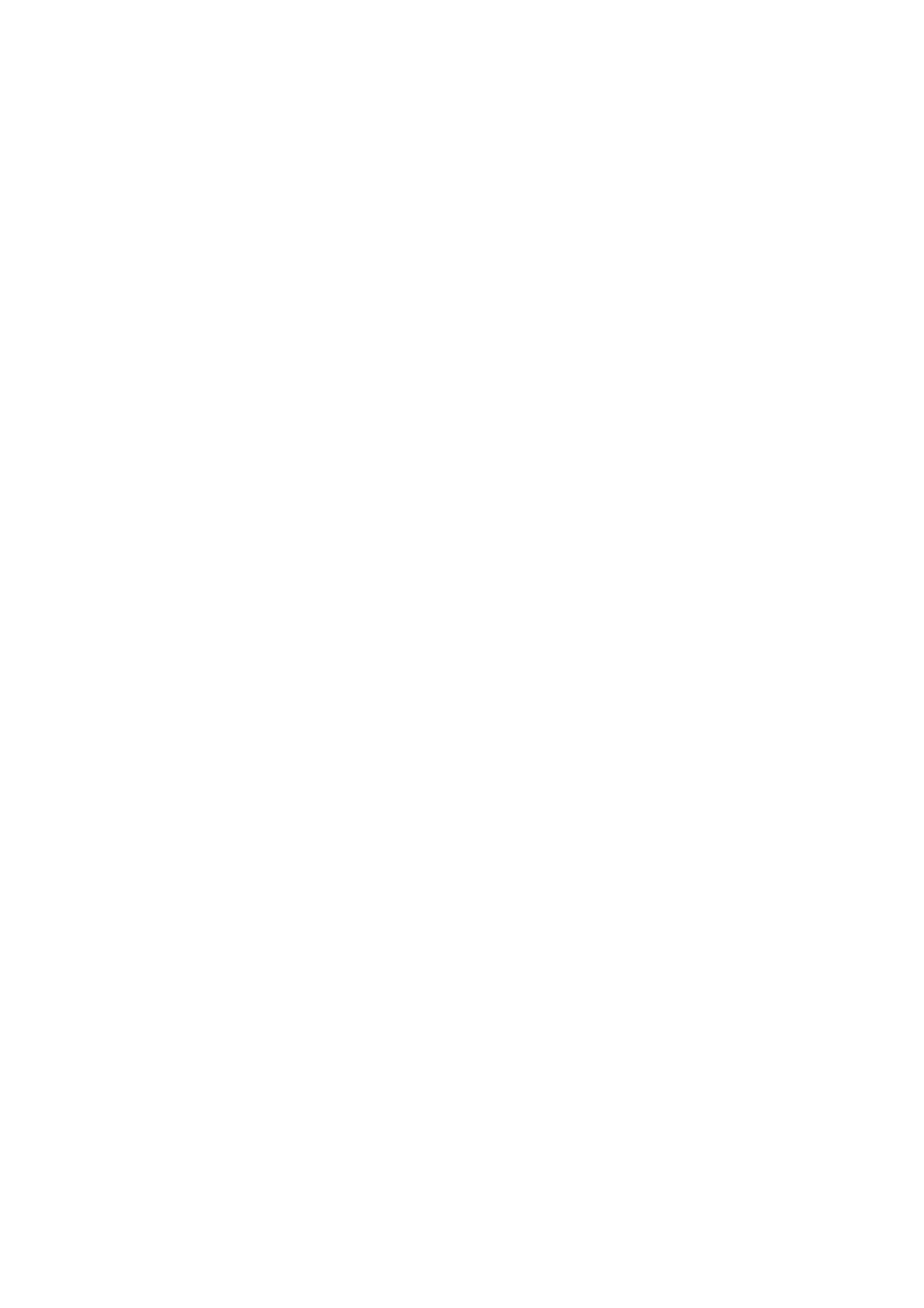# **Table of contents**

|    |                 |                                                                                        | Page           |
|----|-----------------|----------------------------------------------------------------------------------------|----------------|
| 1. | Introduction    |                                                                                        | $\mathbf{1}$   |
|    | 1.1             | Compliance monitoring programme reports and the Resource<br><b>Management Act 1991</b> |                |
|    |                 | 1.1.1<br>Introduction                                                                  | $\mathbf{1}$   |
|    |                 | 1.1.2<br>Structure of this report                                                      | $\mathbf{1}$   |
|    |                 | 1.1.3<br>The Resource Management Act (1991) and monitoring                             | $\mathbf{1}$   |
|    |                 | 1.1.4<br>Evaluation of environmental performance                                       | $\overline{2}$ |
|    | 1.2             | Process description                                                                    | 3              |
|    |                 | 1.2.1<br><b>Cudby Contracting Limited</b>                                              | $\overline{4}$ |
|    | 1.3             | Resource consents                                                                      | $\overline{4}$ |
|    |                 | 1.3.1<br>Water discharge permit                                                        | $\overline{4}$ |
|    | 1.4             | Monitoring programme                                                                   | 6              |
|    |                 | 1.4.1<br>Introduction                                                                  | 6              |
|    |                 | 1.4.2<br>Programme liaison and management                                              | 6              |
|    |                 | 1.4.3<br>Site inspections                                                              | 6              |
|    |                 | 1.4.4<br>Chemical sampling                                                             | 6              |
| 2. | Results         |                                                                                        | 7              |
|    | 2.1             | Water                                                                                  | 7              |
|    |                 | 2.1.1<br>Inspections                                                                   | 7              |
|    | 2.2             | Investigations, interventions, and incidents                                           | 7              |
| 3. |                 | Discussion                                                                             | 9              |
|    | 3.1             | Discussion of performance                                                              |                |
|    | 3.2             | Environmental effects of exercise of water permit                                      |                |
|    | 3.3             | Evaluation of performance                                                              |                |
|    | 3.4             | Alterations to monitoring programmes for 2013-2015                                     |                |
|    | 3.5             | Exercise of optional review of consent                                                 |                |
|    |                 |                                                                                        | 10             |
| 4. | Recommendations |                                                                                        |                |
|    |                 | Glossary of common terms and abbreviations                                             | 12             |
|    |                 | Bibliography and references                                                            | 14             |
|    |                 |                                                                                        |                |

Appendix I Resource consent held by Cudby Contracting Limited Quarry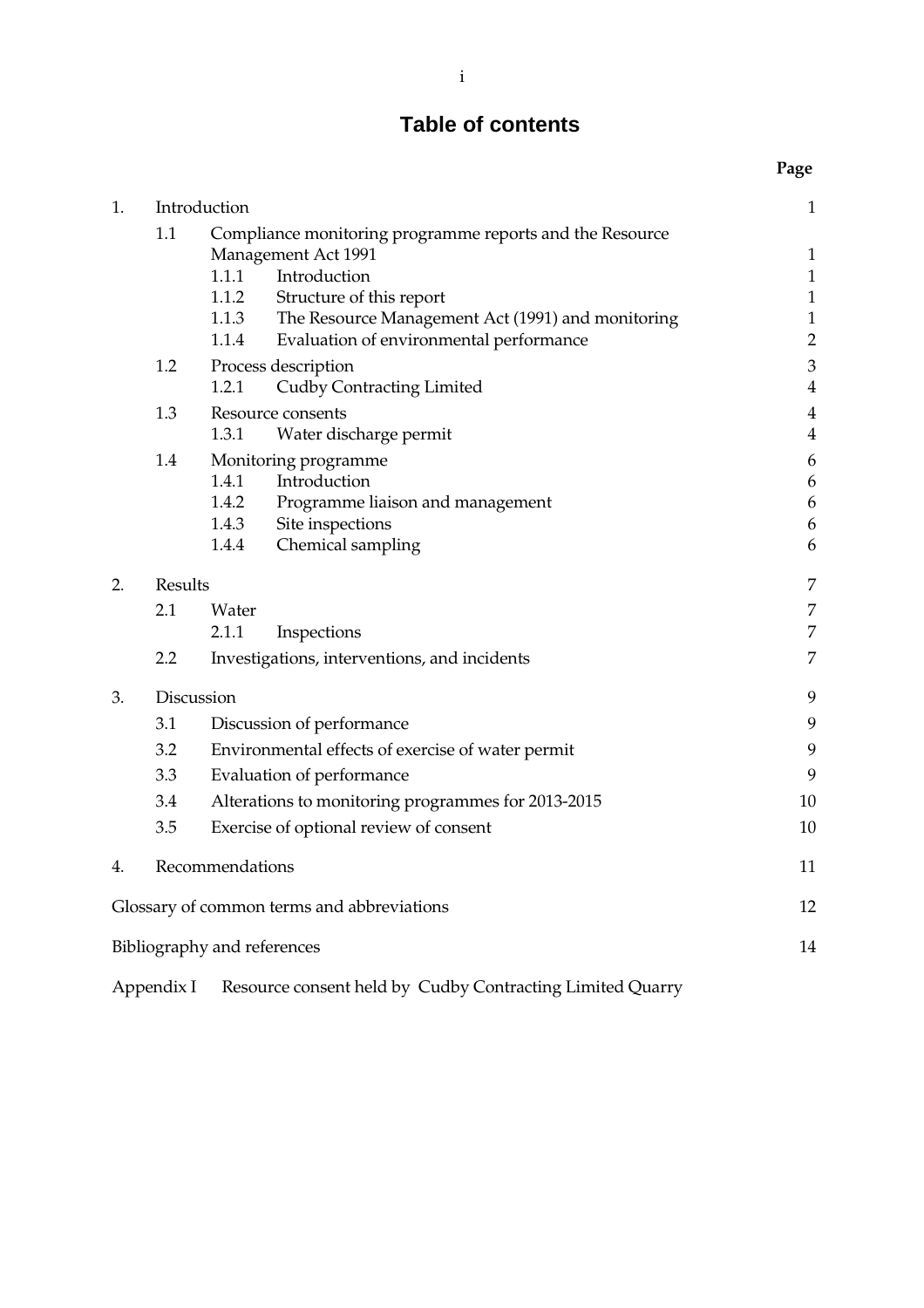# **List of tables**

| Table 1 | Summary of performance for Consent 7845-1 for discharge of |  |
|---------|------------------------------------------------------------|--|
|         | stormwater into land from quarry activities                |  |

# **List of figures**

| Figure 1 Aerial map showing Cudby Contracting Limited's quarry site |  |  |
|---------------------------------------------------------------------|--|--|
|                                                                     |  |  |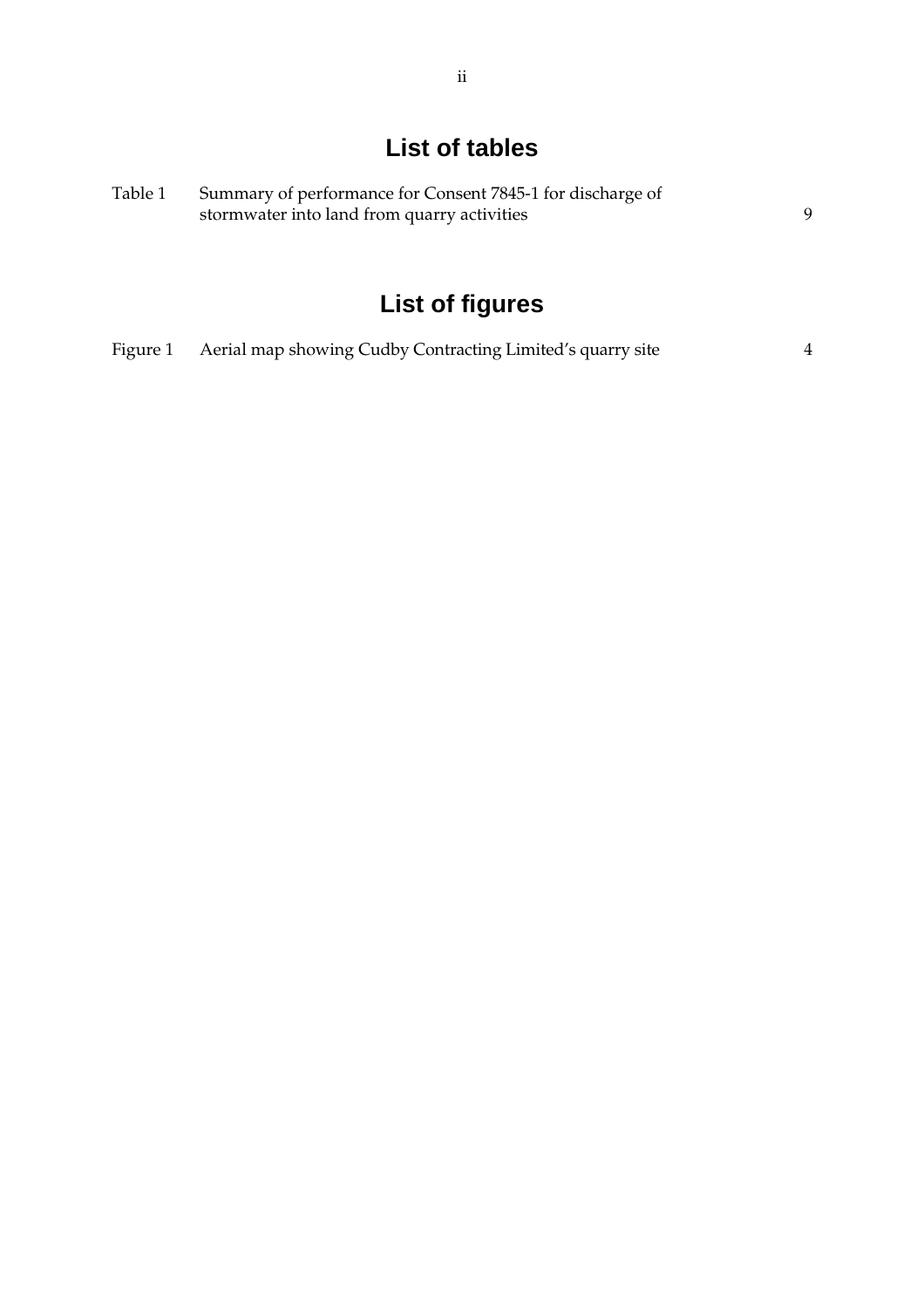## **1. Introduction**

## **1.1 Compliance monitoring programme reports and the Resource Management Act 1991**

#### **1.1.1 Introduction**

This report is the biennial report for the period July 2011-June 2013 by the Taranaki Regional Council describing the monitoring programme associated with resource consents held by Cudby Contracting Limited. The Company operates a quarry situated on Whenuku Road.

This report covers the results and findings of the monitoring programme implemented by the Council in respect of the consent 7845-1 held by Cudby Contracting Limited that relate to discharges of stormwater into land. This is the first report to be prepared by the Taranaki Regional Council to cover the Company's stormwater discharges.

#### **1.1.2 Structure of this report**

Section 1 of this report is a background section. It sets out general information about compliance monitoring under the *Resource Management Act 1991* (RMA) and the Council's obligations and general approach to monitoring sites through annual programmes, the resource consents held by Cudby Contracting Limited, the nature of the monitoring programme in place for the period under review, and a description of the activities and operations conducted in the Waingongoro catchment.

Section 2 presents the results of monitoring during the period under review, including scientific and technical data.

Section 3 discusses the results, their interpretation, and their significance for the environment.

Section 4 presents recommendations to be implemented in the 2013-2015 monitoring year.

A glossary of common abbreviations and scientific terms, and a bibliography, are presented at the end of the report.

#### **1.1.3 The Resource Management Act 1991 and monitoring**

The *Resource Management Act 1991* (RMA) primarily addresses environmental 'effects' which are defined as positive or adverse, temporary or permanent, past, present or future, or cumulative. Effects may arise in relation to:

- (a) the neighbourhood or the wider community around a discharger, and may include cultural and socio-economic effects;
- (b) physical effects on the locality, including landscape, amenity and visual effects;
- (c) ecosystems, including effects on plants, animals, or habitats, whether aquatic or terrestrial;
- (d) natural and physical resources having special significance (eg, recreational, cultural, or aesthetic);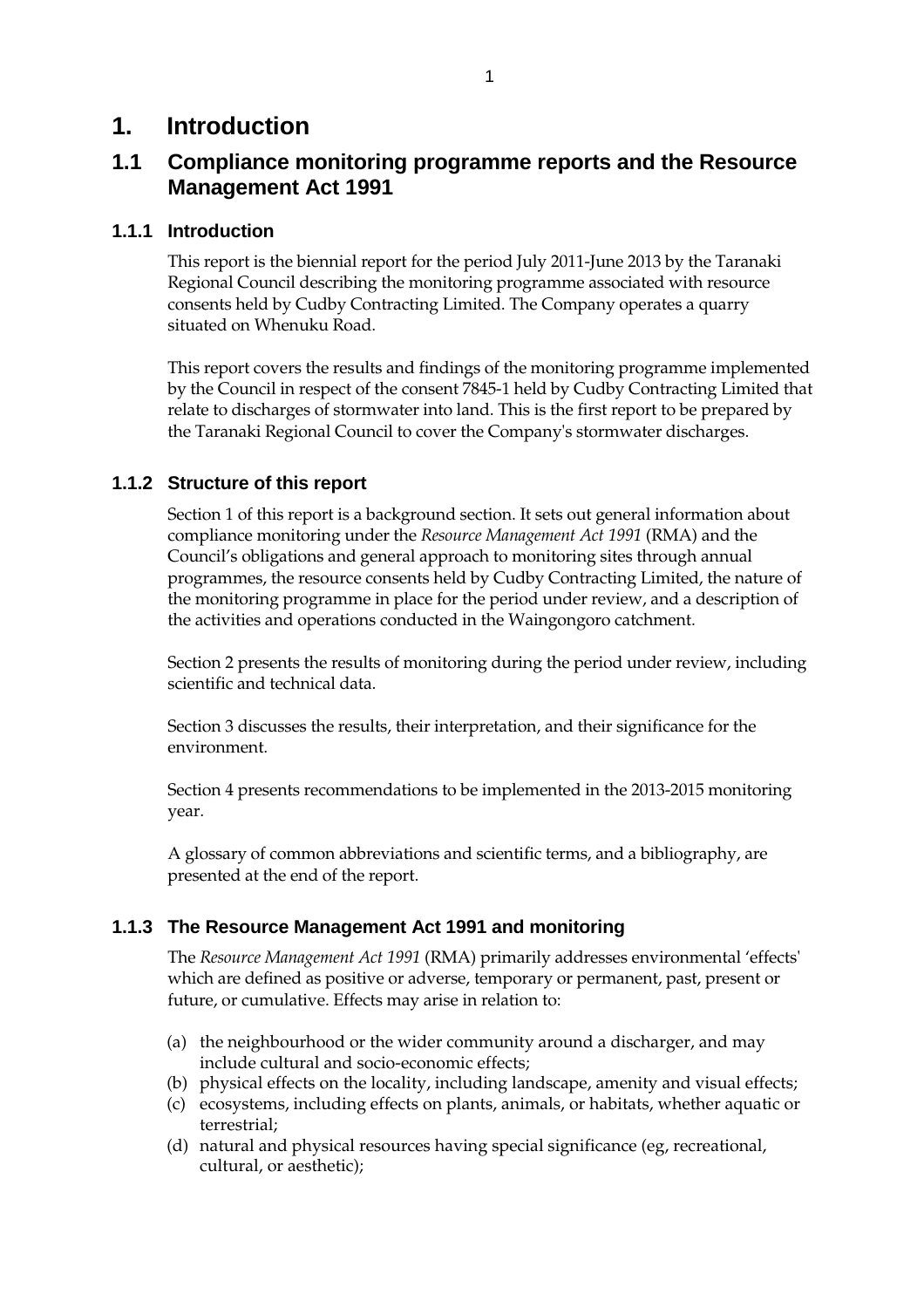(e) risks to the neighbourhood or environment.

In drafting and reviewing conditions on discharge permits, and in implementing monitoring programmes, the Taranaki Regional Council is recognising the comprehensive meaning of 'effects' inasmuch as is appropriate for each discharge source. Monitoring programmes are not only based on existing permit conditions, but also on the obligations of the RMA to assess the effects of the exercise of consents. In accordance with section 35 of the RMA, the Council undertakes compliance monitoring for consents and rules in regional plans; and maintains an overview of performance of resource users against regional plans and consents. Compliance monitoring, including impact monitoring, also enables the Council to continuously assess its own performance in resource management as well as that of resource users particularly consent holders. It further enables the Council to continually re-evaluate its approach and that of consent holders to resource management, and, ultimately, through the refinement of methods, to move closer to achieving sustainable development of the region's resources.

#### **1.1.4 Evaluation of environmental performance**

Besides discussing the various details of the performance and extent of compliance by the consent holder(s) during the period under review, this report also assigns an overall rating. The categories used by the Council, and their interpretation, are as follows:

- A **high** level of environmental performance and compliance indicates that essentially there were no adverse environmental effects to be concerned about, and no, or inconsequential non-compliance with conditions.
- A **good** level of environmental performance and compliance indicates that adverse environmental effects of activities during the monitoring period were negligible or minor at most, or, the Council did not record any verified unauthorised incidents involving significant environmental impacts and was not obliged to issue any abatement notices or infringement notices, or, there were perhaps some items noted on inspection notices for attention but these items were not urgent nor critical, and follow-up inspections showed they have been dealt with, and any inconsequential non compliances with conditions were resolved positively, cooperatively, and quickly.
- **Improvement required (environmental)** or **improvement required (administrative compliance)** (as appropriate) indicates that the Council may have been obliged to record a verified unauthorised incident involving measurable environmental impacts, and/or, there were measurable environmental effects arising from activities and intervention by Council staff was required and there were matters that required urgent intervention, took some time to resolve, or remained unresolved at the end of the period under review, and/or, there were on-going issues around meeting resource consent conditions even in the absence of environmental effects. Abatement notices may have been issued.
- **Poor performance (environmental)** or **poor performance (administrative compliance)** indicates generally that the Council was obliged to record a verified unauthorised incident involving significant environmental impacts, or there were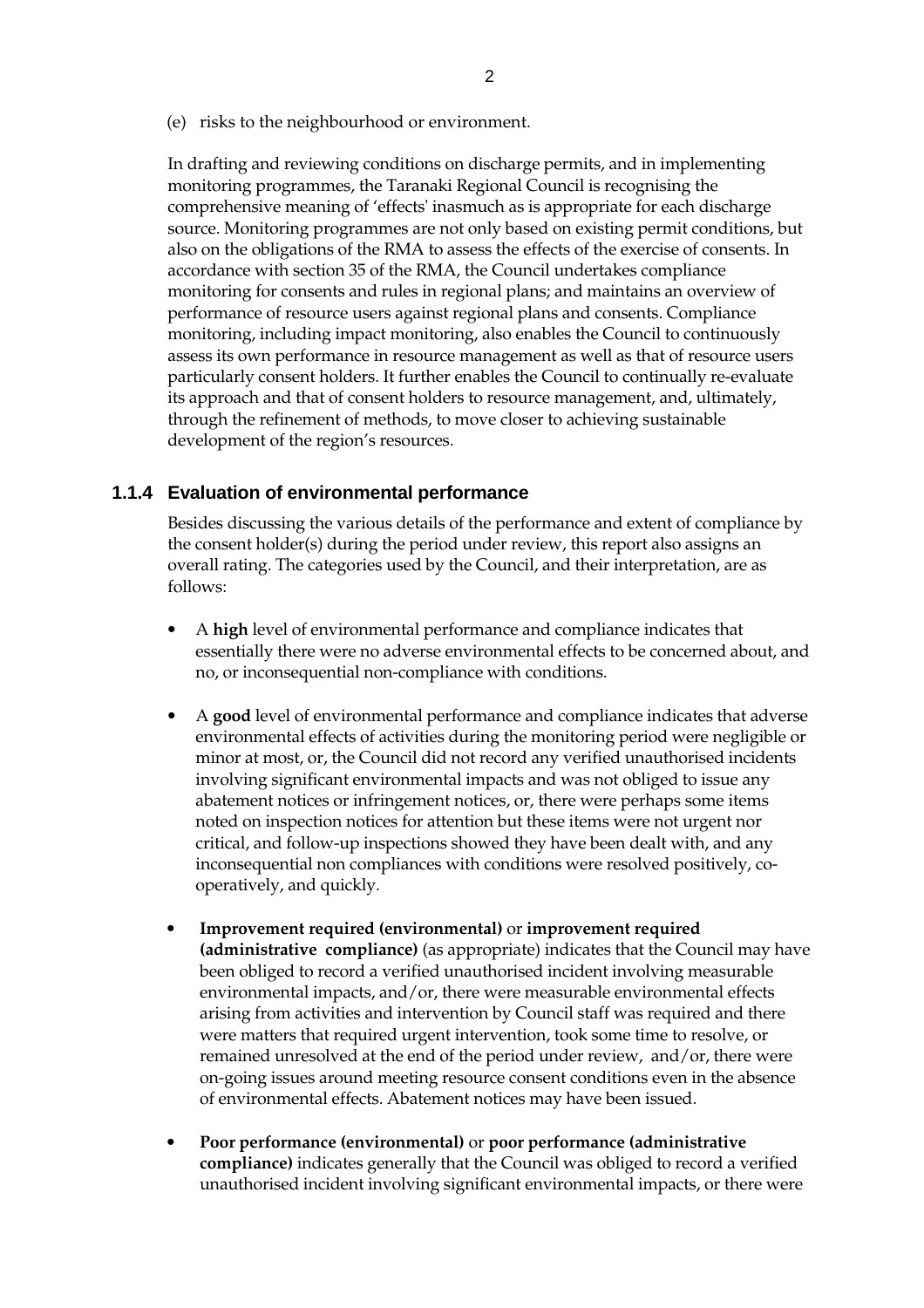material failings to comply with resource consent conditions that required significant intervention by the Council even in the absence of environmental effects. Typically there were grounds for either a prosecution or an infringement notice.

For reference, in the 2012-2013 period, 35% of consent holders in Taranaki monitored through tailored compliance monitoring programmes achieved a high level of environmental performance and compliance with their consents, while another 59% demonstrated a good level of environmental performance and compliance with their consents.

### **1.2 Process description**

In the past, a large percentage of aggregate production came from river-based sites within Taranaki. The Waiwhakaiho River supplied much of New Plymouth's requirements as far back as the 1950s with the Waitara River, Waiongana River, Kapuni Stream and Waingongoro River also providing a valuable source of aggregate. The aggregate source within these rivers was often over-exploited. The protective armouring of the boulders and gravel was removed in places, exposing the underlying erodible ash beds and creating deep narrow channels, which moved progressively upstream with no noticeable recovery. This brought about the need for the Shingle Extraction Bylaw introduced in 1974. Aggregate extraction from rivers was then controlled through the issue of permits accompanied by a set of conditions, with the removal of river-based aggregate being restricted to that for river control purposes only.

 Historically, land-based sites required steady markets to compete with the easily won river-based extraction operations. However, in the early 1980s, due to the restriction placed on river-based aggregate extraction (and the completion of various major river control programmes and 'Think Big' projects) land-based sites became more widespread (Taranaki Regional Council, 1992).

 Thirty operating quarries presently supply aggregate in Taranaki. These quarries are generally located in a reasonable proximity to urban areas, from which the greatest demand for aggregate stems.

Provision of aggregate to meet longer term demand will continue to be dominated by several large quarry operations. Extra demand on alluvial terraces and laharic deposits has occurred due to the controlled river bed extraction. These resources are of good quality and are relatively plentiful. Importation of various aggregates may need to continue to meet the requirement for aggregate types not available in Taranaki.

 Quarrying and extraction of gravel in NZ is regulated by two statutory processes. Allocation and protection of priority rights to extract gravel is obtained under the Crown Minerals Act from the NZ Petroleum and Minerals, a division of the Ministry of Economic Development.

Regulatory responsibility for control of environmental effects of quarrying and extraction is under the RMA 1991 as applied by respective regional councils. In some cases these controls may act as a constraint or limitation on allocation decisions.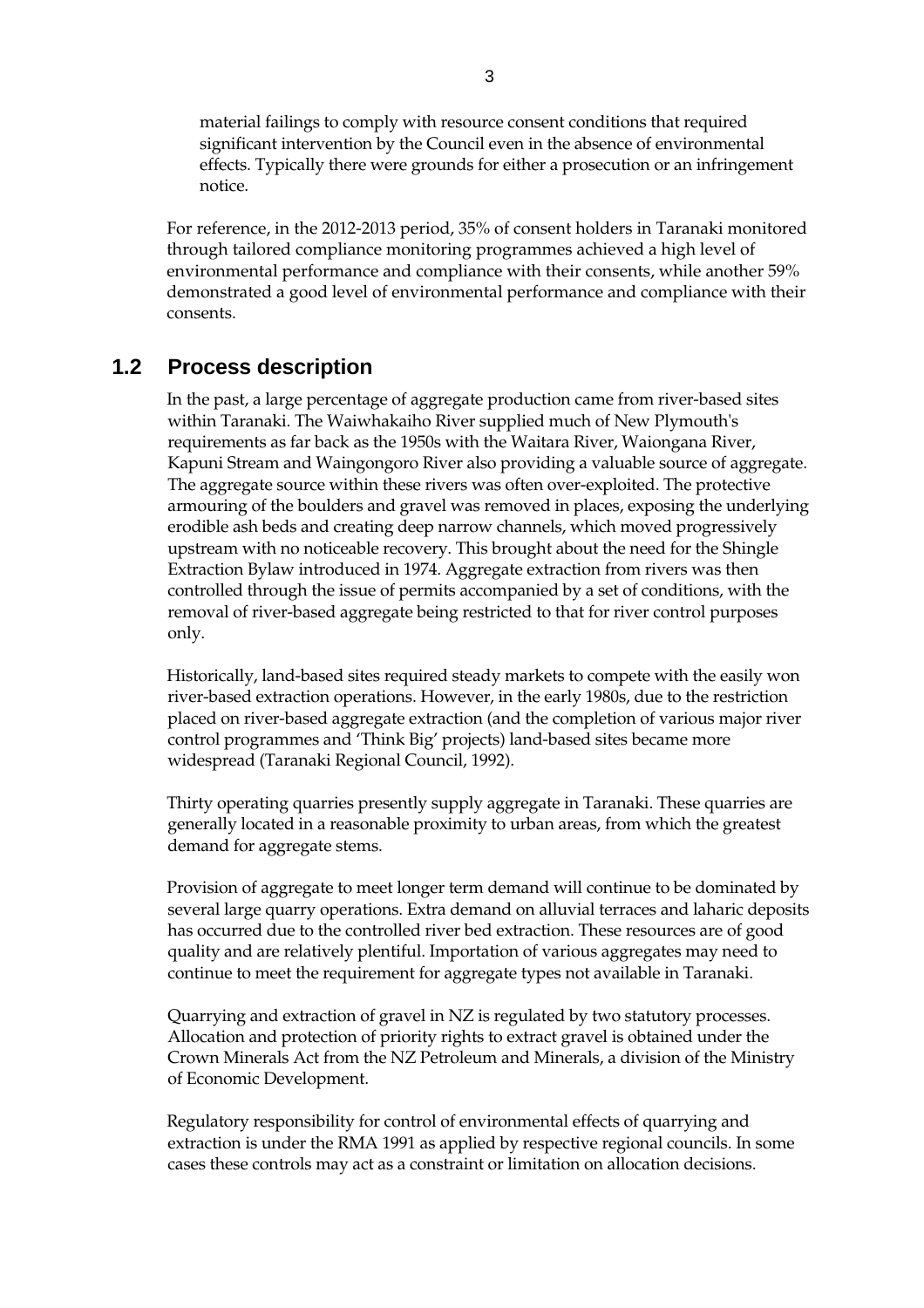Sections 15 and 30 of the RMA give regional councils responsibility for the discharge of contaminants into the environment. Discharges of water into water, contaminants onto or into land that may result in water contamination, and contaminants from industrial premises into air or onto/into land, may not take place unless expressly allowed by a rule in a regional plan, a resource consent, or regulations. Aggregate extraction usually involves washing aggregates, and therefore requires the discharge of wastes. Other discharges, such as emissions to air from crushing and processing plants, disposal of spoil and solid wastes, and discharges of stormwater are also the responsibility of regional councils.

### **1.2.1 Cudby Contracting Limited**

Cudby Contracting Limited operates a quarry operation at the end of Whenuku Road, near Normanby in South Taranaki, to supply aggregate to a mostly the local market. The workings covered an area of approximately 0.4 ha.

The quarry site was essentially flat terrace with the Waingongoro River along the western boundary of the quarry site and contains predominantly fine-grained river sorted aggregate. The material was stockpiled onsite as required. No washing was carried out at this site.



**Figure 1** Aerial map showing Cudby Contracting Limited's quarry site

## **1.3 Resource consents**

#### **1.3.1 Water discharge permit**

Section 15(1)(a) of the RMA stipulates that no person may discharge any contaminant into water, unless the activity is expressly allowed for by a resource consent or a rule in a regional plan, or by national regulations.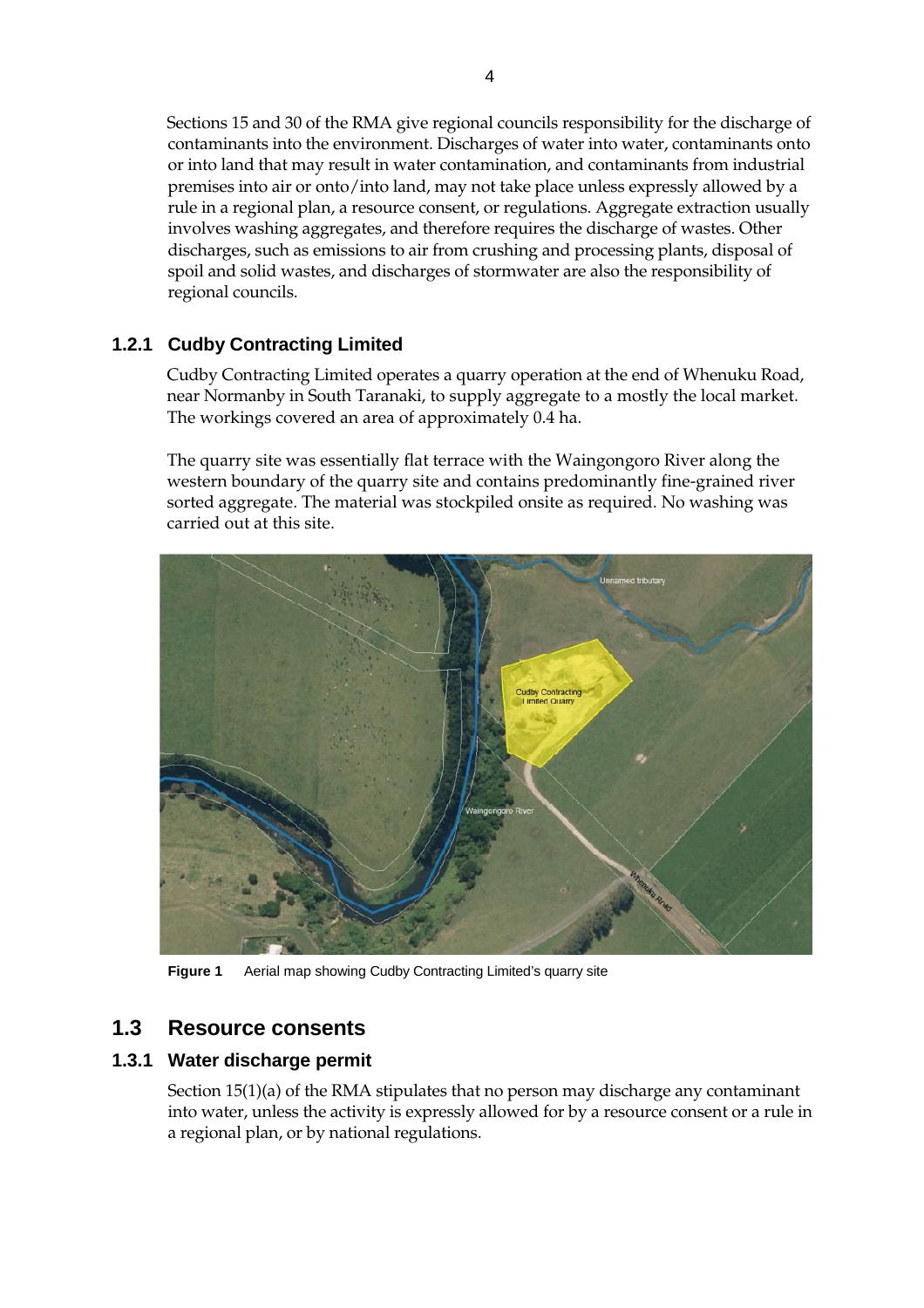Water quality is a primary concern to the Taranaki Regional Council with regard to aggregate extraction. A quarry can operate as either a 'dry' quarry discharging only stormwater or a 'washing' quarry where aggregate washing facilities are in place. Many of the quarries in Taranaki have some form of washing facility and also operate in the vicinity of a water body or have some form of discharge into a water body.

 Waste water from aggregate washing has a high silt concentration. Discharge of this water into a waterbody, particularly to a river during low flow, results in the smothering of instream life and deterioration in aesthetic conditions and can affect downstream abstractions of water, local fisheries and recreational activity.

Stormwater is generally less contaminated (in terms of silt concentration) and run-off tends to occur when rivers are in higher flow. This means that the effect of silt contamination is reduced due to lower quantities, dilution and carrying capacity. The installation of appropriate stormwater diversion structures, together with construction and maintenance of contaminated stormwater and aggregate washing discharge treatment facilities are most important in maintaining water quality.

Cudby Contracting Limited holds discharge permit **7845-1** to cover discharge of stormwater into land from quarry activities. This permit was issued by the Taranaki Regional Council on 7 July 2011 under Section 87(e) of the RMA. It is due to expire on 1 June 2029.

Consent **7845-1** has 10 special conditions as summarised below;

Special condition 1 states only stormwater may be discharged, no washwater or ground water.

Special condition 2 states the active quarry area shall no exceed 0.5 hectares

Special condition 3 states the discharge shall be to land via underground infiltration system and special condition 4 states all run off must pass through settlement ponds or sediment traps.

Special condition 5 states condition 3 above shall cease to apply, only when the site is stabilized.

Special condition 6 requires notification 7 working days prior to the commencement of works.

Special condition 7 states all earthwork areas shall be stabilised with vegetation.

Special condition 8 states the consent holder shall at all times adopt best practicable option.

Special condition 9 the consent shall lapse on 30 September 2016.

Special condition 10 states that review may occur June 2017 and/or June 2023.

The permit is attached to this report in Appendix I.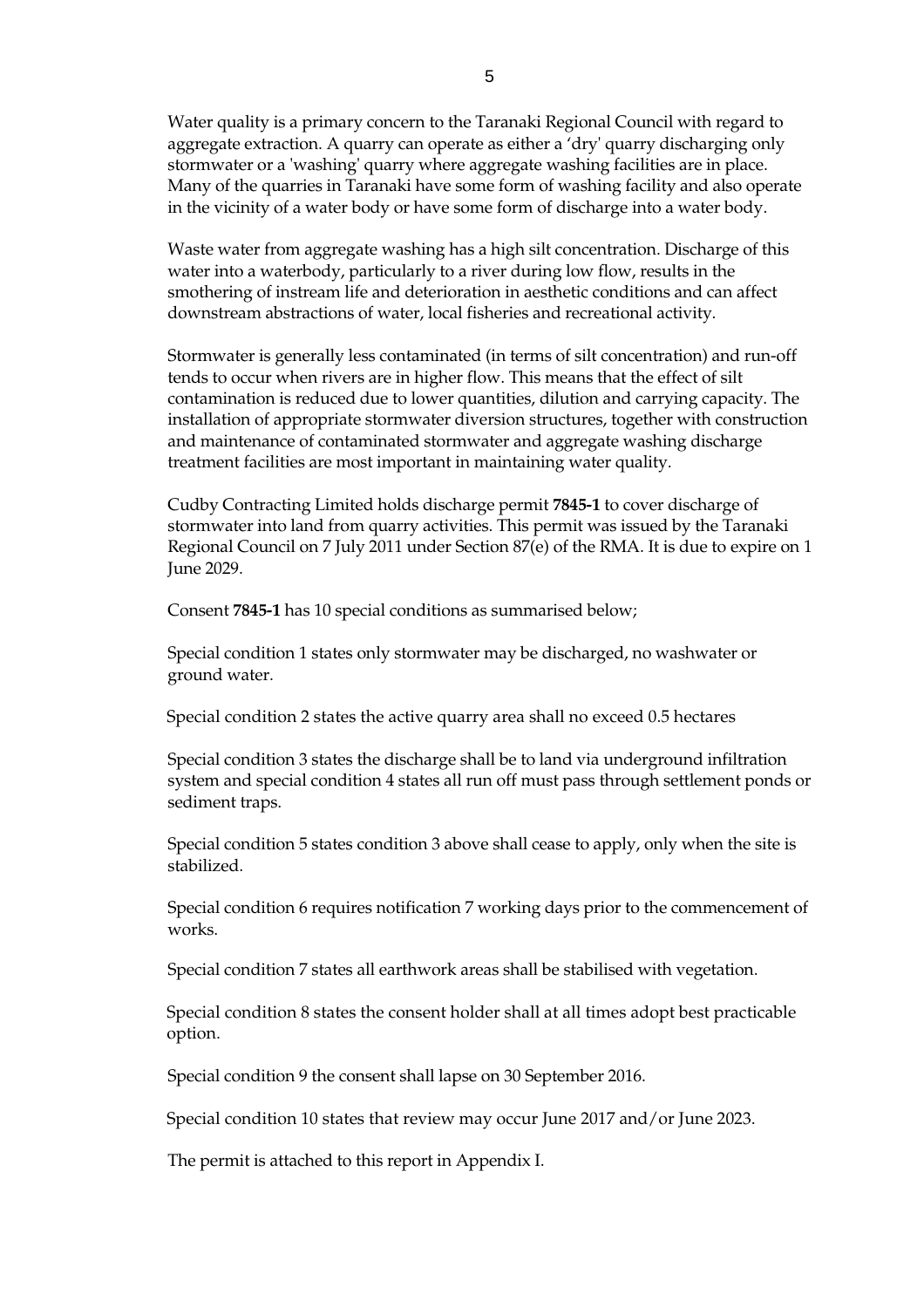### **1.4 Monitoring programme**

#### **1.4.1 Introduction**

Section 35 of the RMA sets out an obligation for the Taranaki Regional Council to gather information, monitor, and conduct research on the exercise of resource consents, and the effects arising, within the Taranaki region.

The Taranaki Regional Council may therefore make and record measurements of physical and chemical parameters, take samples for analysis, carry out surveys and inspections, conduct investigations, and seek information from consent holders.

The monitoring programme for the Cudby Contracting Limited's site consisted of two primary components.

#### **1.4.2 Programme liaison and management**

There is generally a significant investment of time and resources by the Taranaki Regional Council in ongoing liaison with resource consent holders over consent conditions and their interpretation and application, in discussion over monitoring requirements, preparation for any reviews, renewals, or new consents, advice on the Council's environmental management strategies and the content of regional plans, and consultation on associated matters.

#### **1.4.3 Site inspections**

The quarry site was visited four times during the monitoring period. With regard to consents for the discharge to water, the main points of interest were plant processes with potential or actual discharges to receiving watercourses, including contaminated stormwater and process wastewaters.. The neighbourhood was surveyed for environmental effects.

#### **1.4.4 Chemical sampling**

Sampling of the discharge was programmed to be undertaken on one occasion if warranted during the period under review.

No sampling of the discharge from the site was undertaken during the period under review.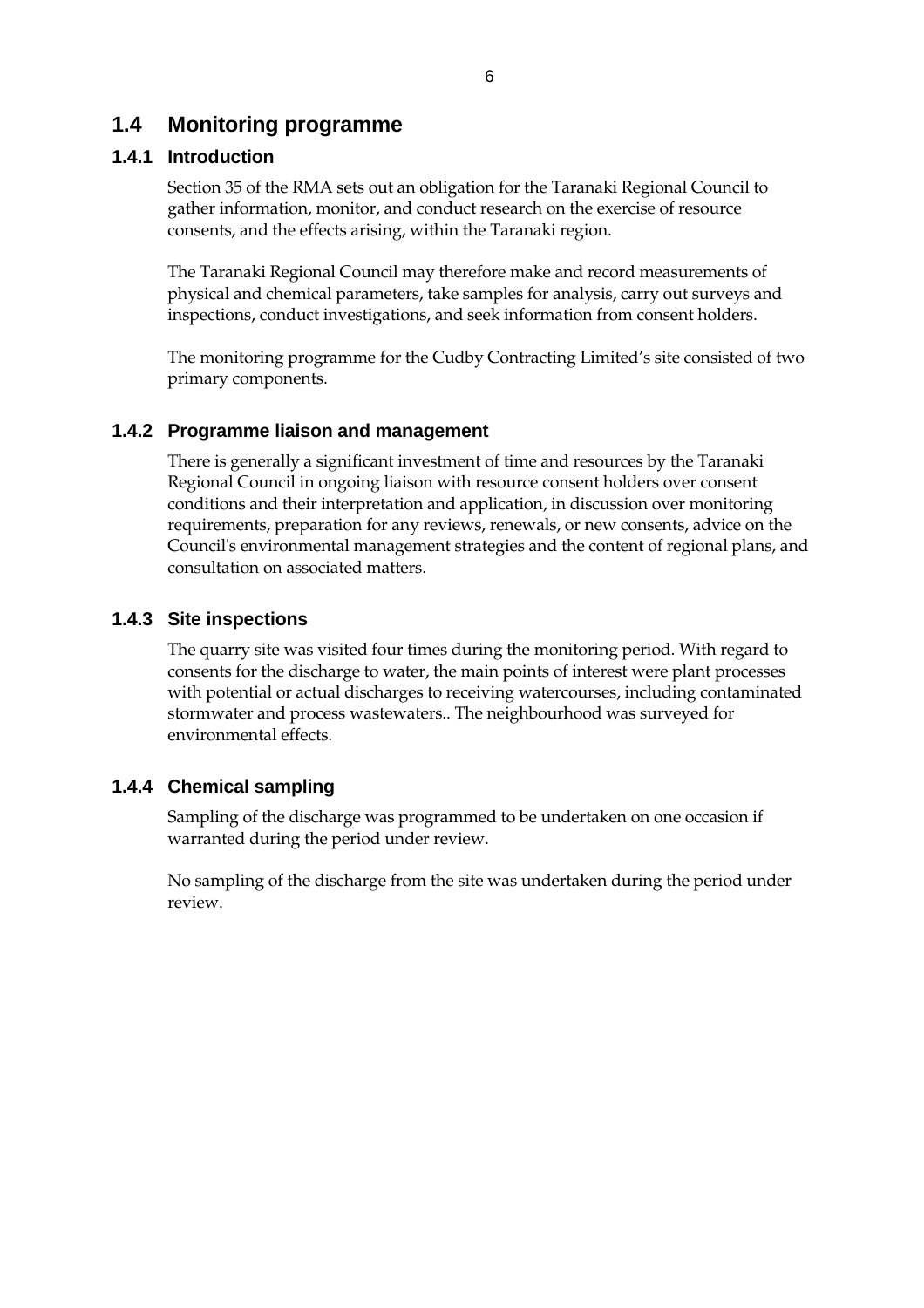## **2. Results**

### **2.1 Water**

#### **2.1.1 Inspections**

Four inspections were undertaken during the 2011-2013 monitoring period, the inspection notices are summarised below;

#### **3 February 2012**

Quarrying had begun on the site. There was no one onsite at the time of inspection. Stormwater was directed to a large settling pond. There was some product stockpiled onsite. The site was tidy and complying with consent conditions at the time of inspection**.** 

#### **20 June 2012**

The inspection was undertaken following heavy rain. There was no one onsite and the gate was closed. There were some stockpiles of product onsite. The stormwater was being directed to a holding pond which was not discharging. The site was complying with consent conditions at the time of inspection.

#### **5 November 2012**

The site was unattended at the time of inspection. Some product was stockpiled. The silt pond was not discharging. There were no ponding or dust issues. The site was tidy and complying with consent conditions at the time of inspection.

#### **25 January 2013**

There was some product stockpiled onsite. The silt pond was not discharging at the time of inspection. There were no ponding or dust issues. The site was tidy and complying with consent conditions at the time of inspection.

No sampling of the receiving waters was undertaken during the monitoring period. At the time of the inspections there was no discharge of stormwater into the unnamed tributary of the Manganui River.

## **2.2 Investigations, interventions, and incidents**

The monitoring programme for the year was based on what was considered to be an appropriate level of monitoring, review of data, and liaison with the consent holder. During the year matters may arise which require additional activity by the Council, for example provision of advice and information, or investigation of potential or actual courses of non-compliance or failure to maintain good practices. A pro-active approach that in the first instance avoids issues occurring is favoured.

The Taranaki Regional Council operates and maintains a register of all complaints or reported and discovered excursions from acceptable limits and practices, including non-compliance with consents, which may damage the environment. The Unauthorised Incident Register (UIR) includes events where the company concerned has itself notified the Council. The register contains details of any investigation and corrective action taken.

Complaints may be alleged to be associated with a particular site. If there is potentially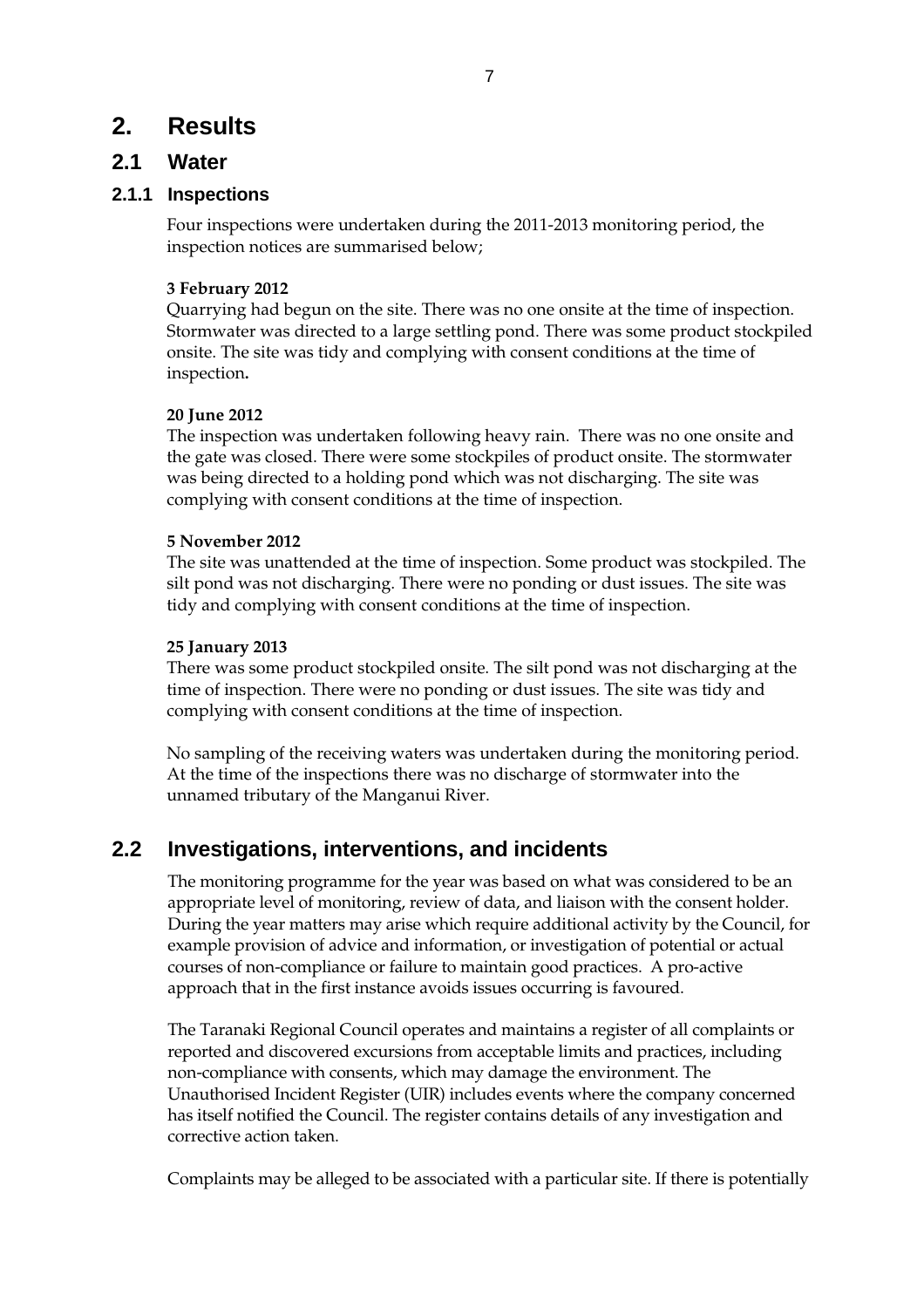an issue of legal liability, the Council must be able to prove by investigation that the identified company is indeed the source of the incident (or that the allegation cannot be proven).

In the 2011-2013 period, there were no incidents recorded by the Council that were associated with Cudby Contracting Ltd.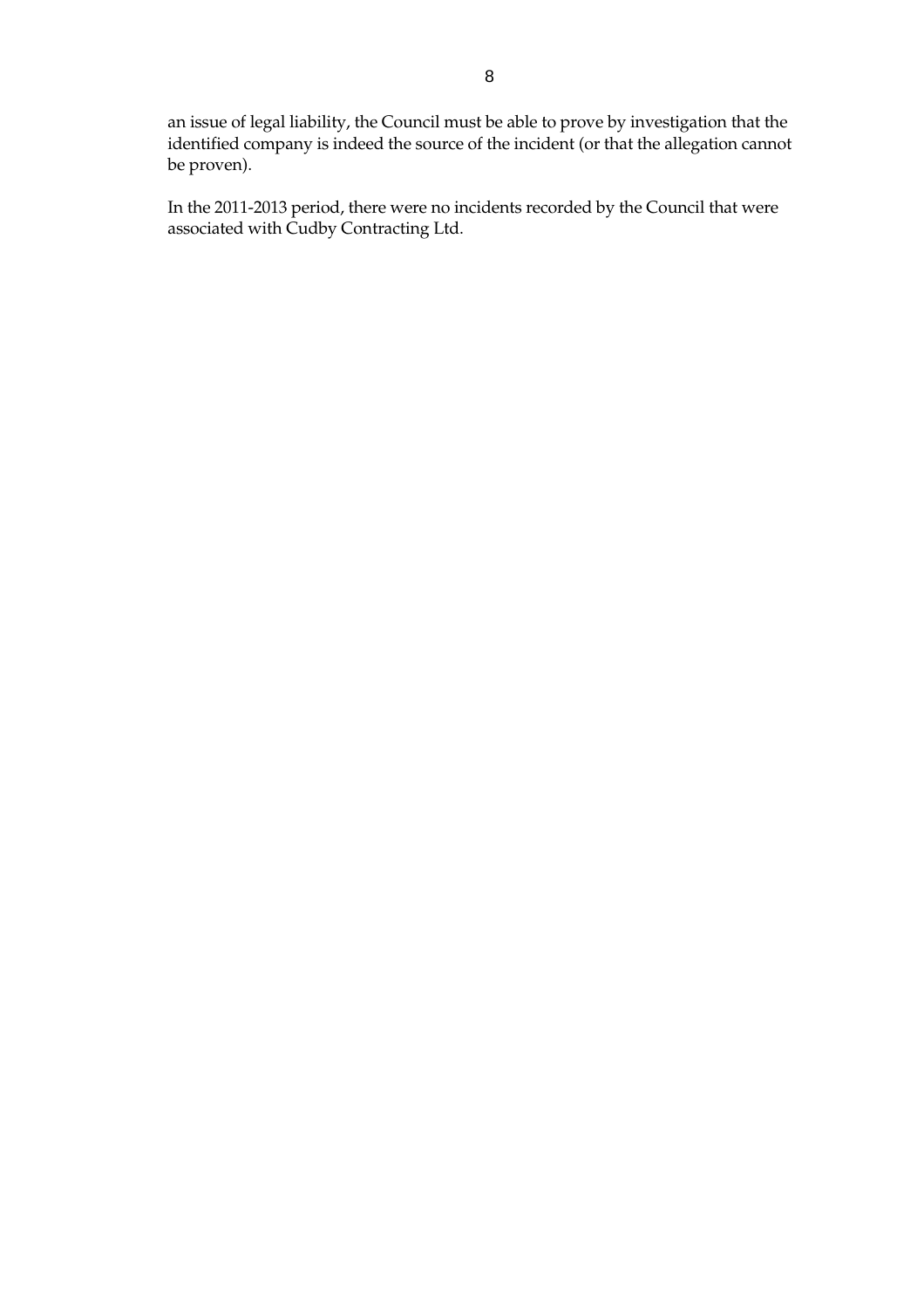# **3. Discussion**

## **3.1 Discussion of performance**

Four inspections were undertaken during the period under review. Generally the site was tidy and well maintained at each inspection.

With regard to the water discharges, in general, the stormwater bunding and treatment systems were found to be operated and maintained in a satisfactory manner in the 2011-2013 monitoring period.

## **3.2 Environmental effects of exercise of water permit**

The main potential environmental effect on waterways that quarries have is the discharges of wash water containing high suspended solids concentrations into nearby waterways. Such discharges may result in discolouration of the waterway near the discharge point and may result in smothering of benthic lifeforms, form a barrier to fish movement and may affect fish spawning habitats.

The Taranaki Regional Council monitors for possible effects on stream life by conducting a visual inspection of the streambed both up and downstream of the quarry.

There was no discharge from the quarry during the inspections and no adverse effects were observed on the water quality downstream of the quarry.

# **3.3 Evaluation of performance**

A summary of the Company's compliance record for the period under review is set out in Table 1.

| Table 1 | Summary of performance for Consent 7845-1 for discharge of stormwater into land from |
|---------|--------------------------------------------------------------------------------------|
|         | quarry activities                                                                    |

| <b>Condition requirement</b> |                                                                 | Means of monitoring during period under review      | Compliance<br>achieved? |
|------------------------------|-----------------------------------------------------------------|-----------------------------------------------------|-------------------------|
| 1.                           | Only stormwater may be discharged                               | Inspections of treatment system and discharge point | Yes                     |
| 2.                           | Quarry area shall not exceed 0.5<br>hectares                    | Site inspections                                    | Yes                     |
| 3.                           | Discharge to land via underground<br>infiltration system        | Inspections of treatment system and discharge point | Yes                     |
| 4.                           | Run off must pass through<br>settlement ponds or sediment traps | Inspections of treatment system and discharge point | Yes                     |
| 5.                           | Site shall be stabilized                                        | Site inspections/Notification                       | N/A                     |
| 6.                           | Notification required                                           | Notification received                               | Yes                     |
| 7.                           | Earthwork to be stabilised<br>vegetatively                      | Site inspections/Notification                       | Yes                     |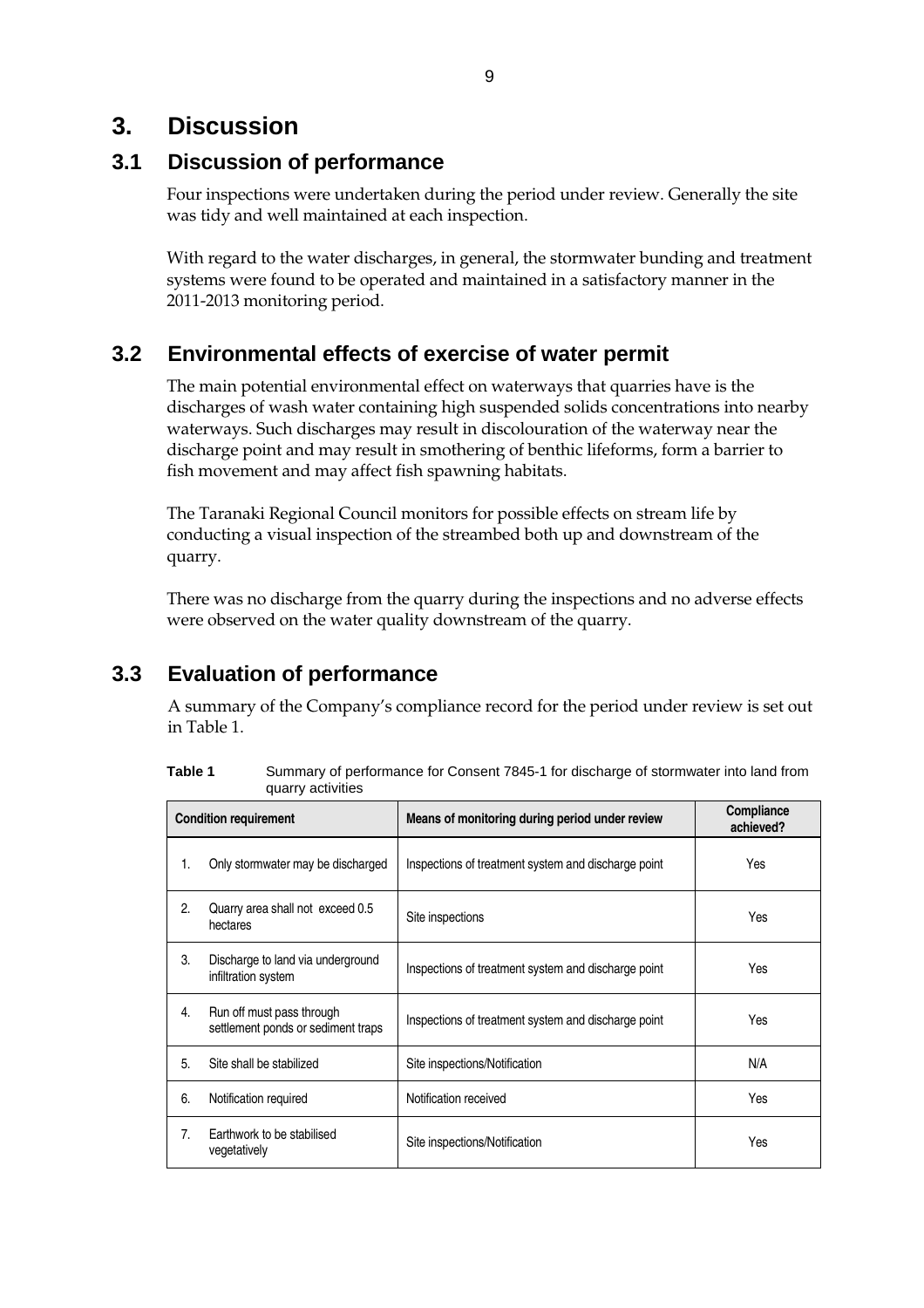| <b>Condition requirement</b>                                           |                               | Means of monitoring during period under review                                            | Compliance<br>achieved? |
|------------------------------------------------------------------------|-------------------------------|-------------------------------------------------------------------------------------------|-------------------------|
| 8.                                                                     | Adopt best practicable option | Site inspections                                                                          | Yes                     |
| 9.                                                                     | Consent shall lapse           | Site inspections/Notification                                                             | N/A                     |
| 10.                                                                    | Optional review provision     | Not scheduled for consideration during year under<br>review. Next consideration June 2017 | N/A                     |
| Overall assessment of consent compliance and environmental performance |                               |                                                                                           | High                    |

 $N/A$  = not applicable

During the year, Cudby Contracting Limited demonstrated a high level of environmental performance and compliance with the resource consent 7845-1 at its Whenuku Road quarry site in Hawera.

## **3.4 Alterations to monitoring programmes for 2013-2015**

In designing and implementing the monitoring programmes for air/water discharges in the region, the Taranaki Regional Council has taken into account the extent of information made available by previous authorities, its relevance under the RMA, the obligations of the Act in terms of monitoring emissions/discharges and effects, and subsequently reporting to the regional community, the scope of assessments required at the time of renewal of permits, and the need to maintain a sound understanding of industrial processes within Taranaki emitting to the atmosphere/discharging to the environment.

## **3.5 Exercise of optional review of consent**

Resource consent **7845-1** did not provide for optional review in the 2011-2013 monitoring period. The next review date is in June 2017.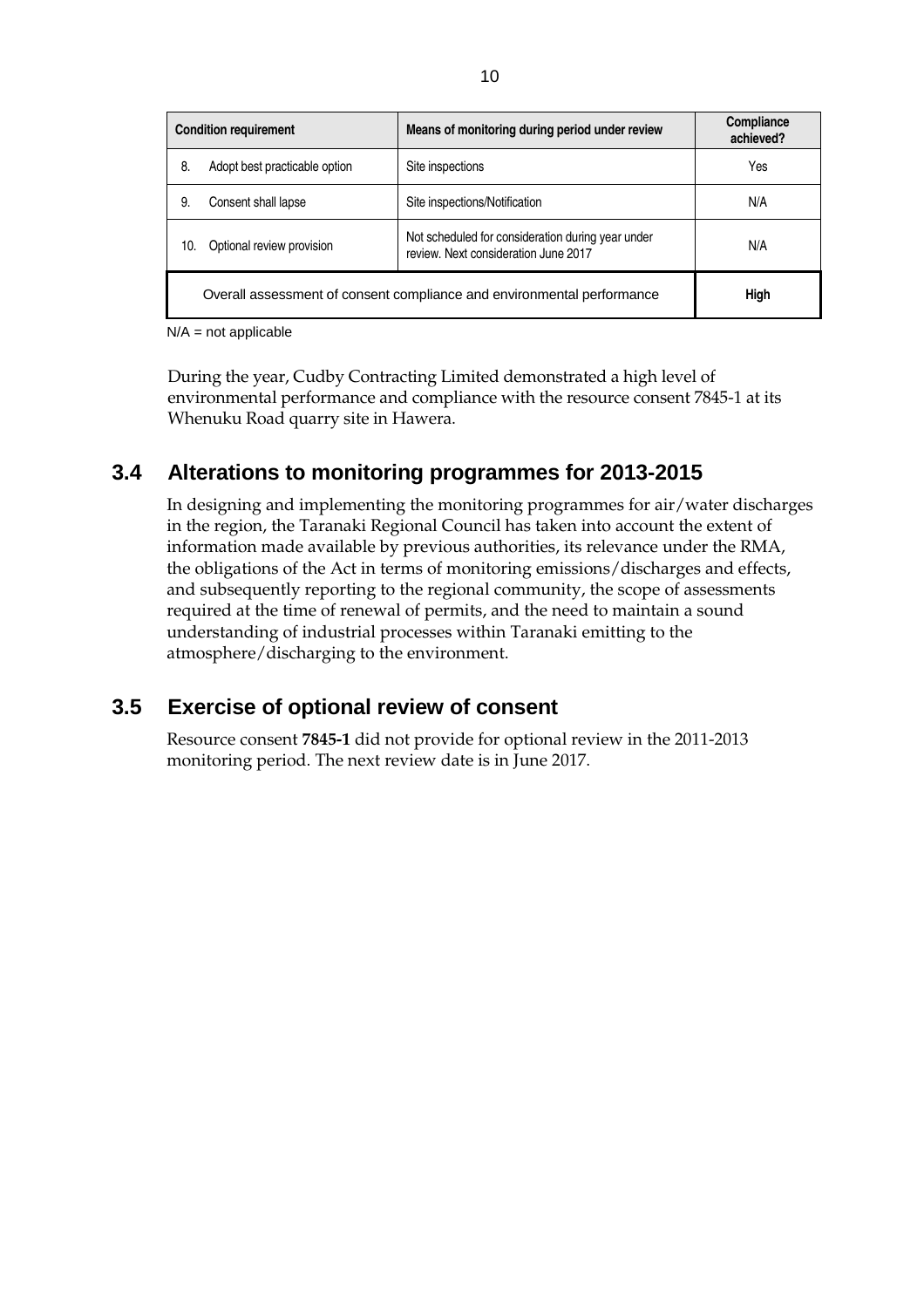# **4. Recommendations**

1. THAT monitoring of discharges from Cudby Contracting Limited for 2013-2015, is extended to include a biomonitoring survey.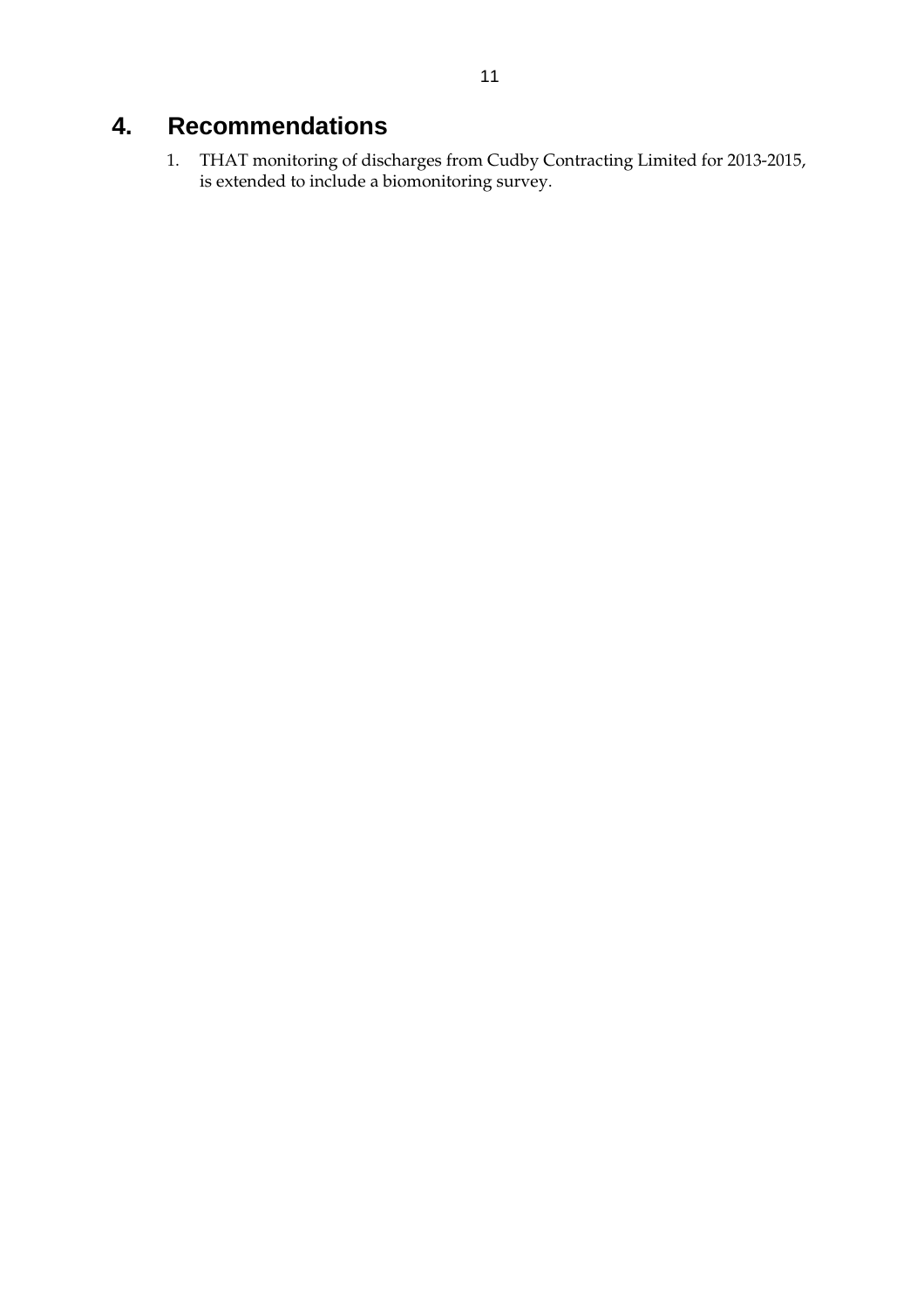# **Glossary of common terms and abbreviations**

The following abbreviations and terms may be used within this report:

| $Al^*$          | Aluminum.                                                                     |
|-----------------|-------------------------------------------------------------------------------|
| $As*$           | Arsenic.                                                                      |
| Biomonitoring   | Assessing the health of the environment using aquatic organisms.              |
| <b>BOD</b>      | Biochemical oxygen demand. A measure of the presence of degradable            |
|                 | organic matter, taking into account the biological conversion of ammonia      |
|                 | to nitrate.                                                                   |
| <b>BODF</b>     | Biochemical oxygen demand of a filtered sample.                               |
| Bund            | A wall around a tank to contain its contents in the case of a leak.           |
| <b>CBOD</b>     | Carbonaceous biochemical oxygen demand. A measure of the presence of          |
|                 | degradable organic matter, excluding the biological conversion of             |
|                 | ammonia to nitrate.                                                           |
| cfu             | Colony forming units. A measure of the concentration of bacteria.             |
| <b>COD</b>      | Chemical oxygen demand. A measure of the oxygen required to oxidise           |
|                 | all matter in a sample by chemical reaction.                                  |
| Condy           | Conductivity, an indication of the level of dissolved salts in a sample,      |
|                 | usually measured at 20°C and expressed in mS/m.                               |
| DO              | Dissolved oxygen.                                                             |
| <b>DRP</b>      | Dissolved reactive phosphorus.                                                |
| Ent             | Enterococci, an indicator of the possible presence of faecal material and     |
|                 | pathological micro-organisms. Usually expressed as the number of              |
|                 | colonies per 100 ml.                                                          |
| F               | Fluoride.                                                                     |
| FC              | Faecal coliforms, an indicator of the possible presence of faecal material    |
|                 | and pathological micro-organisms. Usually expressed as the number of          |
|                 | colonies per 100 ml.                                                          |
| Fresh           | Elevated flow in a stream, such as after heavy rainfall.                      |
| $g/m^3$         | Grammes per cubic metre, and equivalent to milligrammes per litre             |
|                 | $(mg/L)$ . In water, this is also equivalent to parts per million (ppm), but  |
|                 | the same does not apply to gaseous mixtures.                                  |
| 1/s             | Litres per second.                                                            |
| <b>MCI</b>      | Macroinvertebrate community index; a numerical indication of the state        |
|                 | of biological life in a stream that takes into account the sensitivity of the |
|                 | taxa present to organic pollution in stony habitats.                          |
| mS/m            | Millisiemens per metre.                                                       |
| Mixing zone     | The zone below a discharge point where the discharge is not fully mixed       |
|                 | with the receiving environment. For a stream, conventionally taken as a       |
|                 | length equivalent to 7 times the width of the stream at the discharge point.  |
| NH <sub>4</sub> | Ammoniacal nitrogen, normally expressed in terms of the mass of               |
|                 | nitrogen (N).                                                                 |
| NH <sub>3</sub> | Unionised ammonia nitrogen, normally expressed in terms of the mass of        |
|                 | nitrogen (N).                                                                 |
| NTU             | Nephelometric Turbidity Unit, a measure of the turbidity of water.            |
| O&G             | Oil and grease, defined as anything that will dissolve into a particular      |
|                 | organic solvent (e.g. hexane). May include both animal material (fats)        |
|                 | and mineral matter (hydrocarbons).                                            |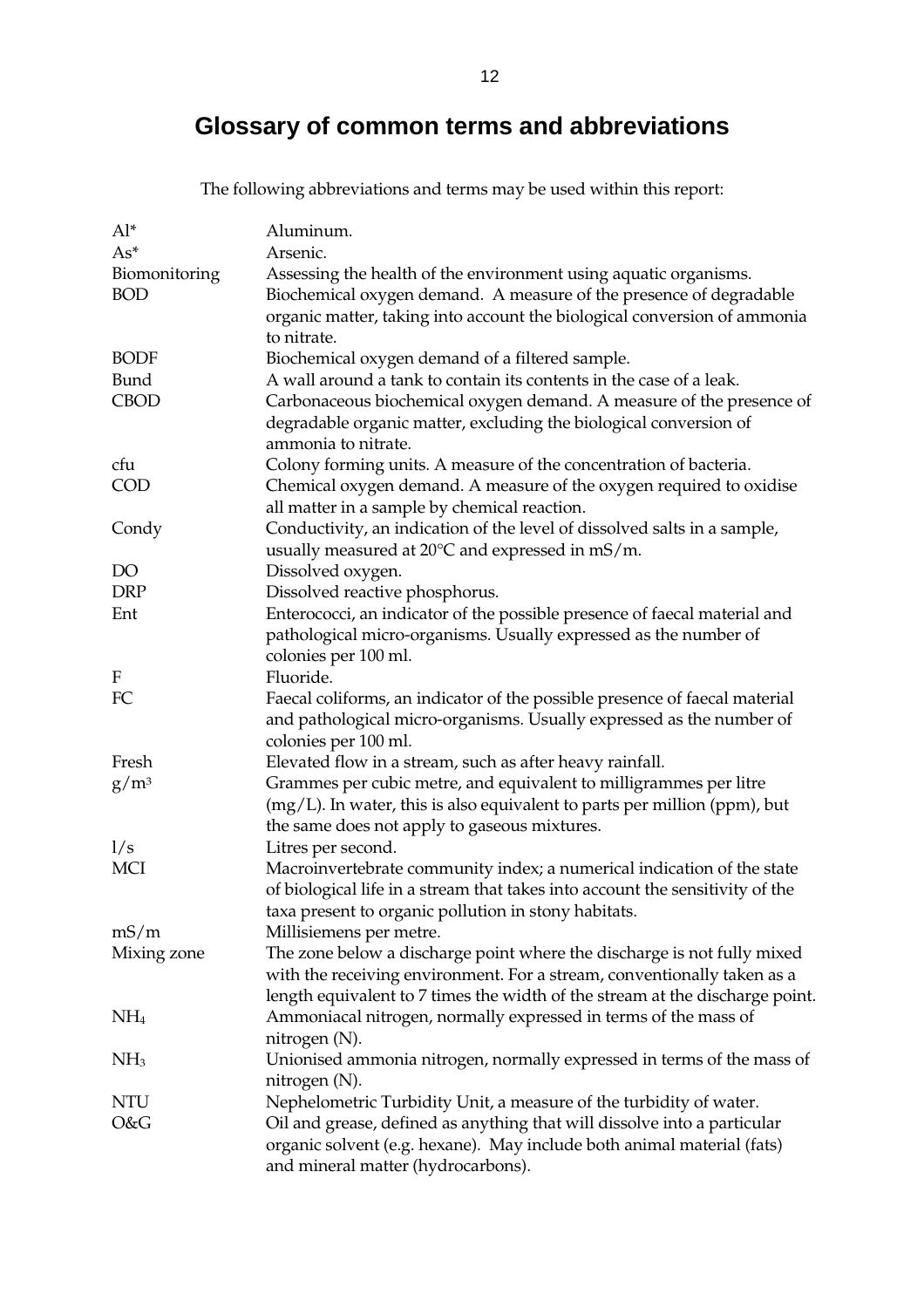| pH               | A numerical system for measuring acidity in solutions, with 7 as neutral.<br>Numbers lower than 7 are increasingly acidic and higher than 7 are |
|------------------|-------------------------------------------------------------------------------------------------------------------------------------------------|
|                  | increasingly alkaline. The scale is logarithmic <i>i.e.</i> a change of 1 represents                                                            |
|                  | a ten-fold change in strength. For example, a pH of 4 is ten times more                                                                         |
|                  | acidic than a pH of 5.                                                                                                                          |
| Physicochemical  | Measurement of both physical properties (e.g. temperature, clarity,                                                                             |
|                  | density) and chemical determinants (e.g. metals and nutrients) to                                                                               |
|                  | characterise the state of an environment.                                                                                                       |
| Resource consent | Refer Section 87 of the RMA. Resource consents include land use consents                                                                        |
|                  | (refer Sections 9 and 13 of the RMA), coastal permits (Sections 12, 14 and                                                                      |
|                  | 15), water permits (Section 14) and discharge permits (Section 15).                                                                             |
| RMA              | Resource Management Act 1991 and subsequent amendments.                                                                                         |
| <b>SS</b>        | Suspended solids.                                                                                                                               |
| Temp             | Temperature, measured in °C.                                                                                                                    |
| Turb             | Tturbidity, expressed in NTU.                                                                                                                   |
| UI               | Unauthorised Incident.                                                                                                                          |
| UIR              | Unauthorised Incident Register – contains a list of events recorded by the                                                                      |
|                  | Council on the basis that they may have the potential or actual                                                                                 |
|                  | environmental consequences that may represent a breach of a consent or                                                                          |
|                  | provision in a Regional Plan.                                                                                                                   |
| $Zn^*$           | Zinc.                                                                                                                                           |

\*an abbreviation for a metal or other analyte may be followed by the letter 'As', to denote the amount of metal recoverable in acidic conditions. This is taken as indicating the total amount of metal that might be solubilised under extreme environmental conditions. The abbreviation may alternatively be followed by the letter 'D', denoting the amount of the metal present in dissolved form rather than in particulate or solid form. For further information on analytical methods, contact the Council's laboratory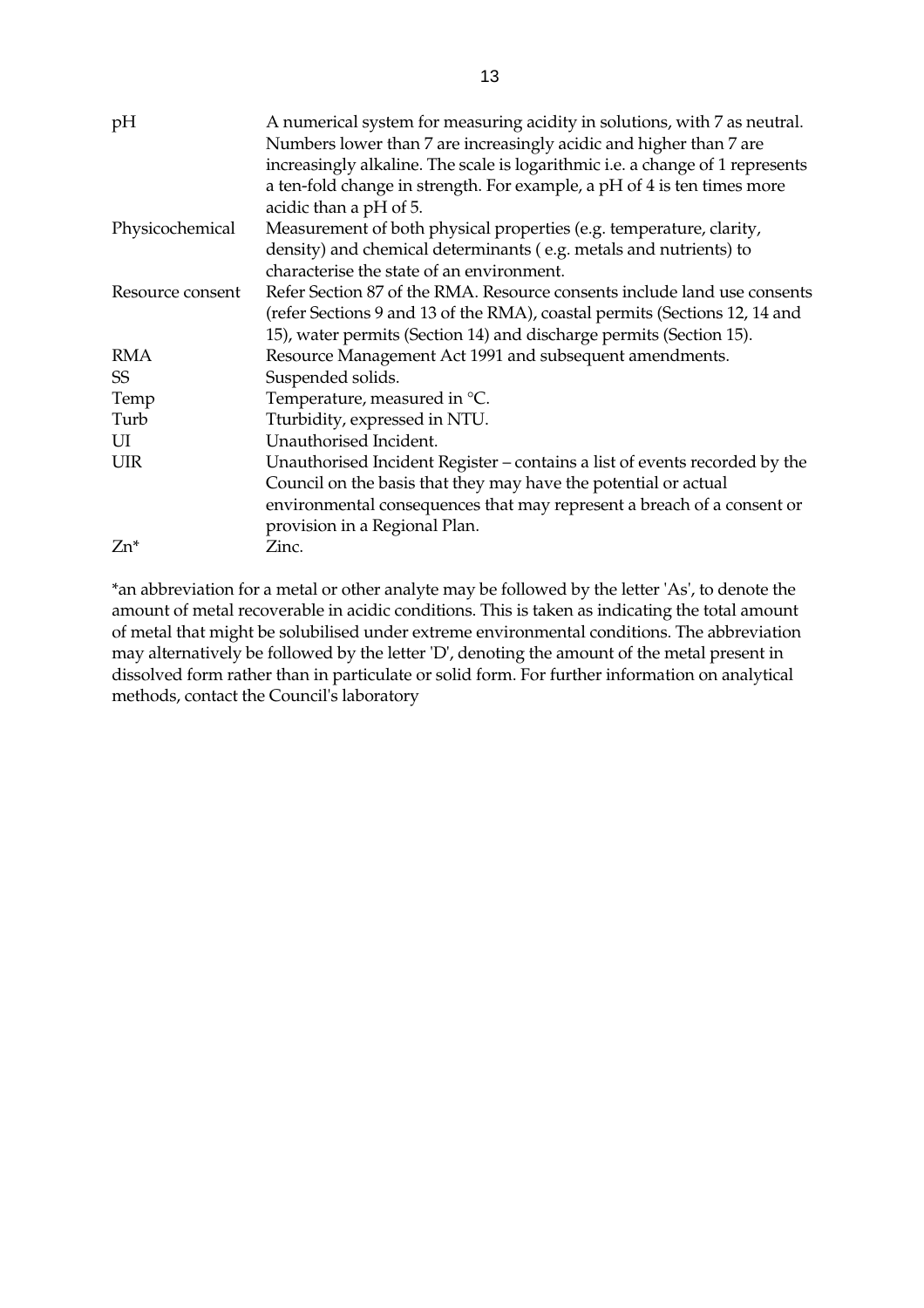# **Bibliography and references**

Taranaki Regional Council, 1992: Regional Policy Statement Working Paper. Aggregate extraction in Taranaki. TRC Report.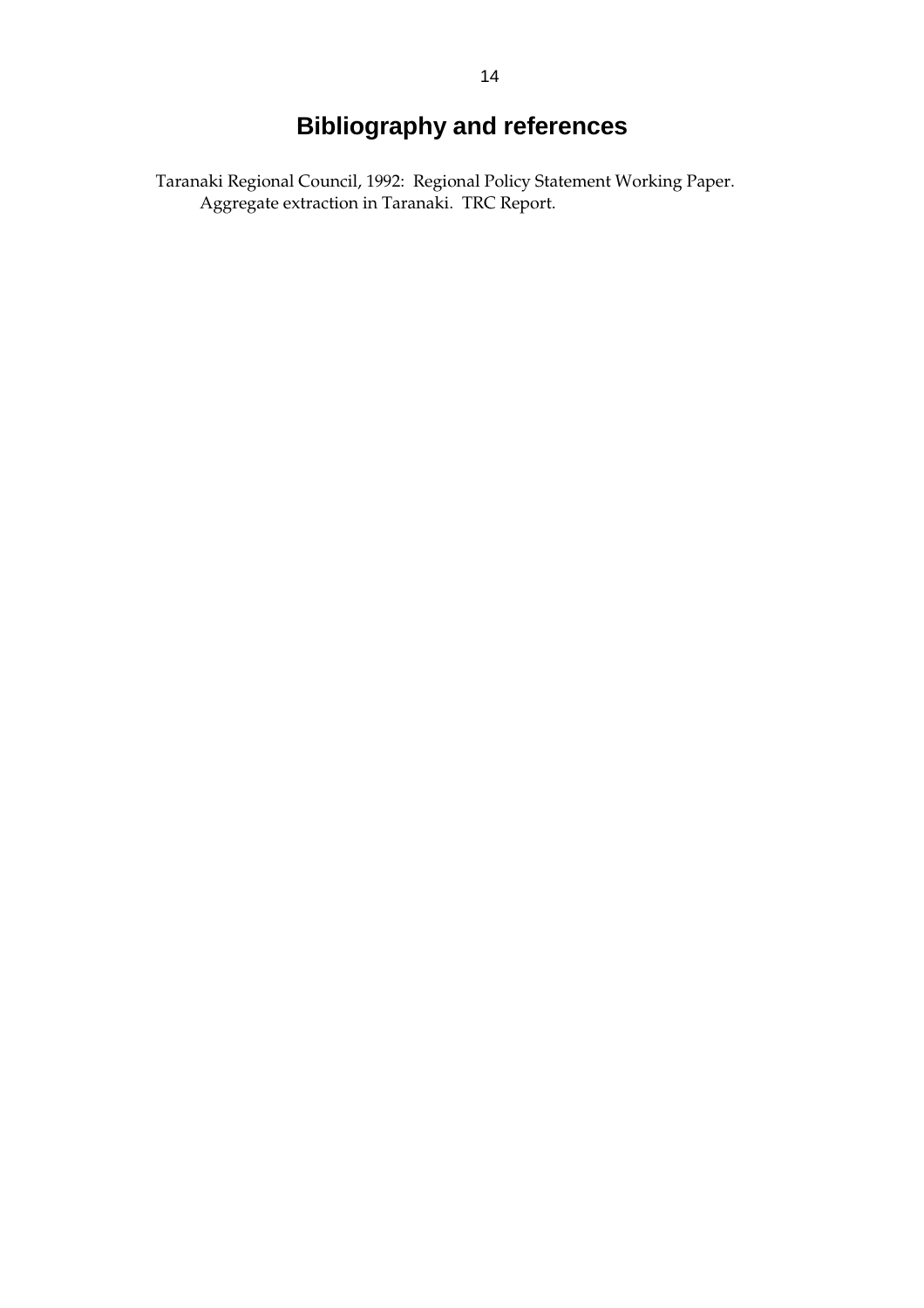# **Appendix I**

**Resource consent held by Cudby Contracting Limited Quarry**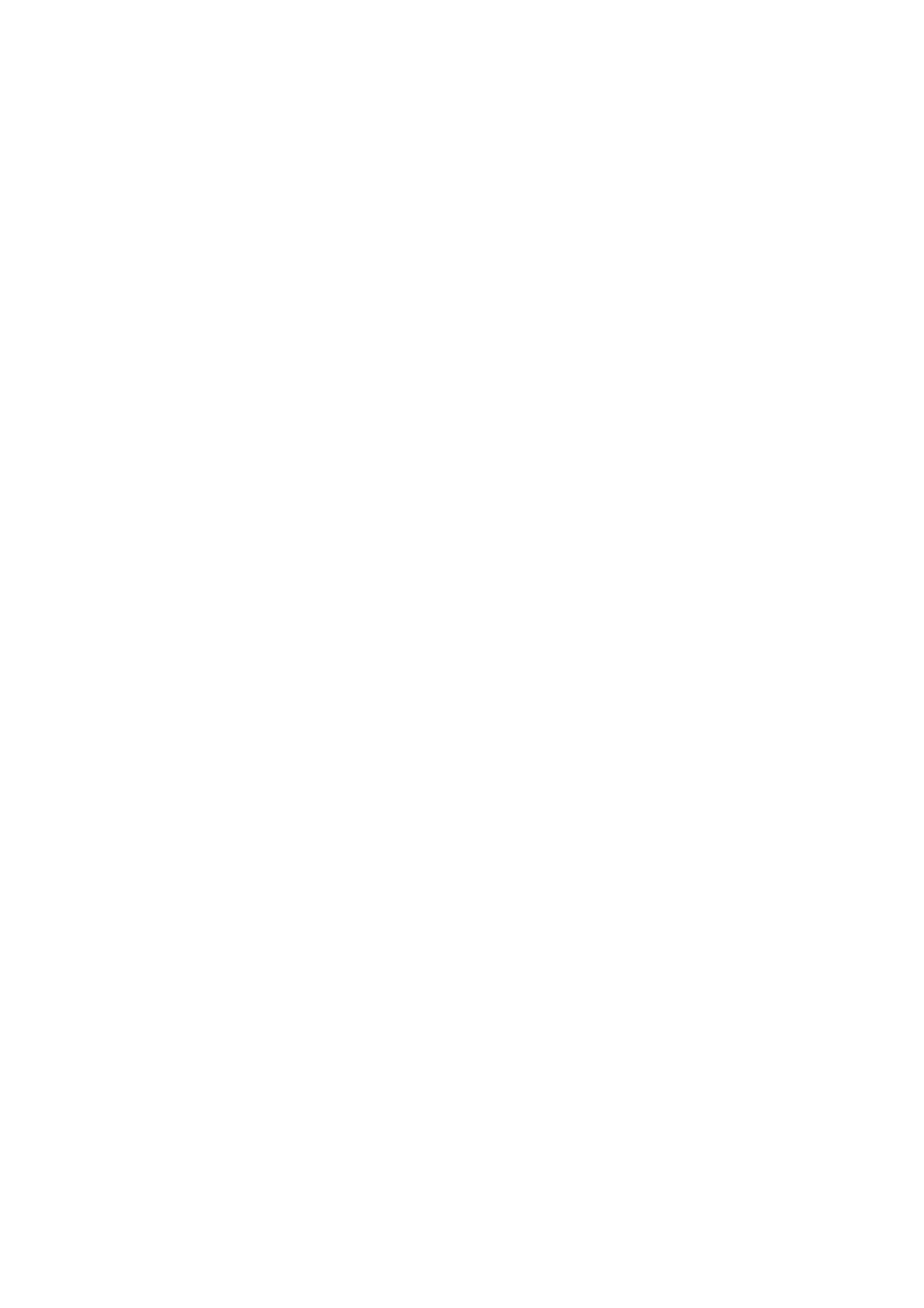

CHIEF EXECUTIVE PRIVATE BAG 713 47 CLOTEN ROAD STRATFORD NEW ZEALAND PHONE: 06-765 7127 06-765 5097 **FAX:** www.trc.govt.nz

Please quote our file number on all correspondence

### **Discharge Permit Pursuant to the Resource Management Act 1991** a resource consent is hereby granted by the **Taranaki Regional Council**

| Name of<br>Consent Holder: | <b>Grant Cudby Contracting Limited</b><br>12 Beech Place<br>HAWERA 4610 |
|----------------------------|-------------------------------------------------------------------------|
| Decision Date:             | 7 July 2011                                                             |
| Commencement<br>Date:      | 7 July 2011                                                             |

# **Conditions of Consent**

- **Consent Granted:** To discharge treated stormwater into land from quarry activities at or about (NZTM) 1705874E-5623037N
- 1 June 2029 **Expiry Date:**
- Review Date(s): June 2017, June 2023
- Site Location: 277 Whenuku Road, Hawera [Property owner: B & M Schrader]
- Legal Description: Sec 38 Patea Dist [Discharge source & site]
- Catchment: Waingongoro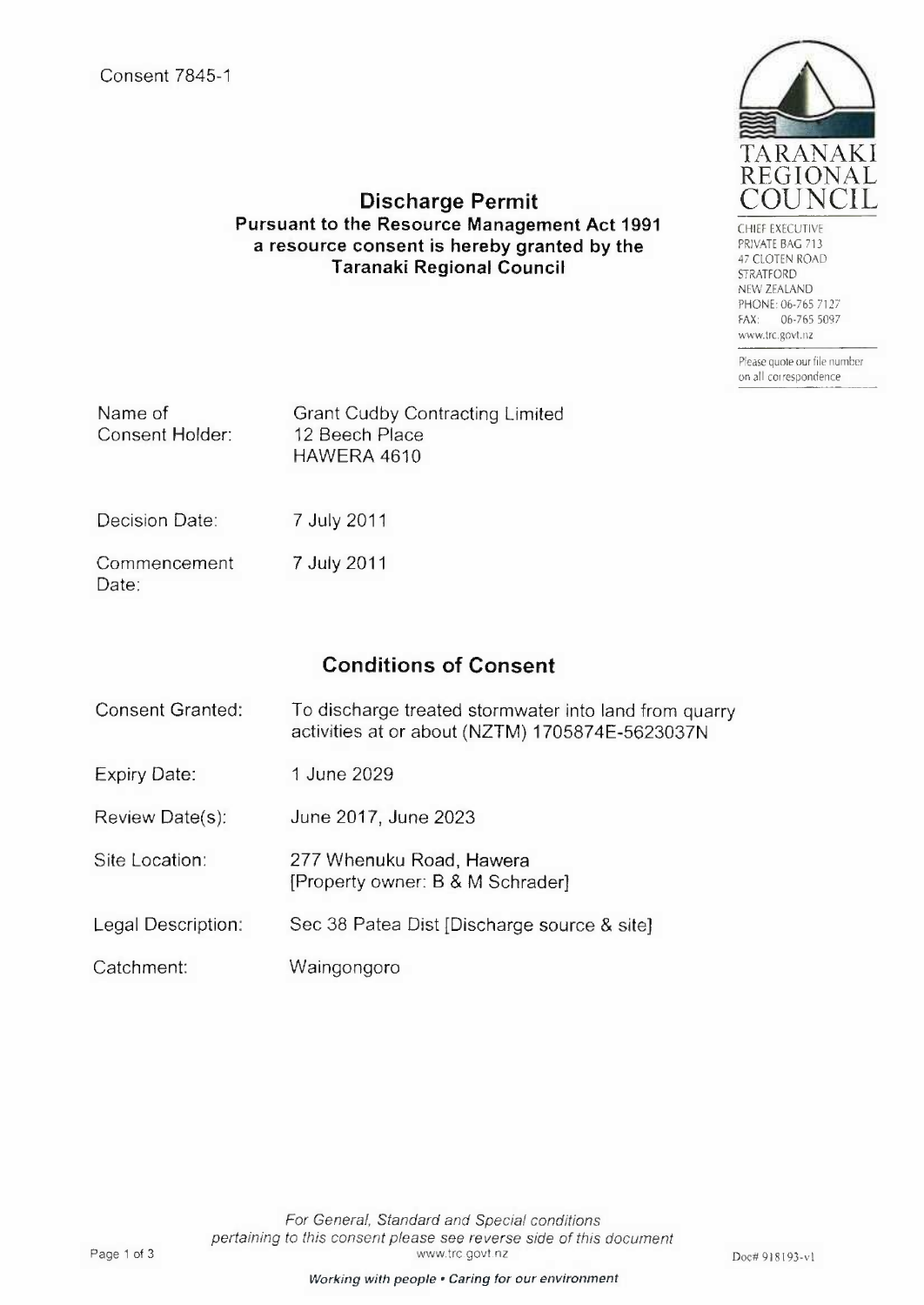#### **General condition**

The consent holder shall pay to the Taranaki Regional Council all the administration, a. monitoring and supervision costs of this consent, fixed in accordance to section 36 of the Resource Management Act.

#### **Special conditions**

- 1. This authorises the discharge of stormwater only, no washwater or groundwater is to be discharged.
- $2.$ The active area of the quarry shall not exceed 0.5 hectares at any one time.
- 3. The discharge shall be to land after settlement via an underground infiltration system.
- If any area of soil is exposed, all run off from that area shall pass through settlement  $\overline{4}$ ponds or sediment traps with a minimum total capacity of;
	- 100 cubic metres for every hectare of exposed soil between 1 November to  $a)$ 30 April; and
	- 200 cubic metres for every hectare of exposed soil between 1 May to 31 October;  $b)$

unless other sediment control measures that achieve an equivalent standard are agreed to by the Chief Executive of the Taranaki Regional Council.

5. The obligation described in condition 3 above shall cease to apply, and accordingly the erosion and sediment control measures can be removed, in respect of any particular site or area of any site, only when the site is stabilised.

Note: For the purpose of conditions 3 and 4 "stabilised" in relation to any site or area means inherently resistant to erosion or rendered resistant, such as by using rock or by the application of basecourse, colluvium, grassing, mulch, or another method to the reasonable satisfaction of the Chief Executive, Taranaki Regional Council and as specified in the Taranaki Regional Council's Guidelines for Earthworks in the Taranaki Region, 2006. Where seeding or grassing is used on a surface that is not otherwise resistant to erosion, the surface is considered stabilised once, on reasonable visual inspection by an officer of the Taranaki Regional Council, an 80% vegetative cover has been established.

- At least 7 working days prior to the commencement of works the consent holder shall 6. notify the Taranaki Regional Council of the proposed start date for the work. Notification shall include the consent number and a brief description of the activity consented and shall be emailed to worknotification@trc.govt.nz.
- 7. All earthwork areas shall be stabilised vegetatively or otherwise as soon as is practicable immediately following completion of soil disturbance activities.
- The consent holder shall at all times adopt the best practicable option, as defined in 8. section 2 of the Resource Management Act 1991, to prevent or minimise any actual or likely adverse effect on the environment associated with the discharge of contaminants from the site.